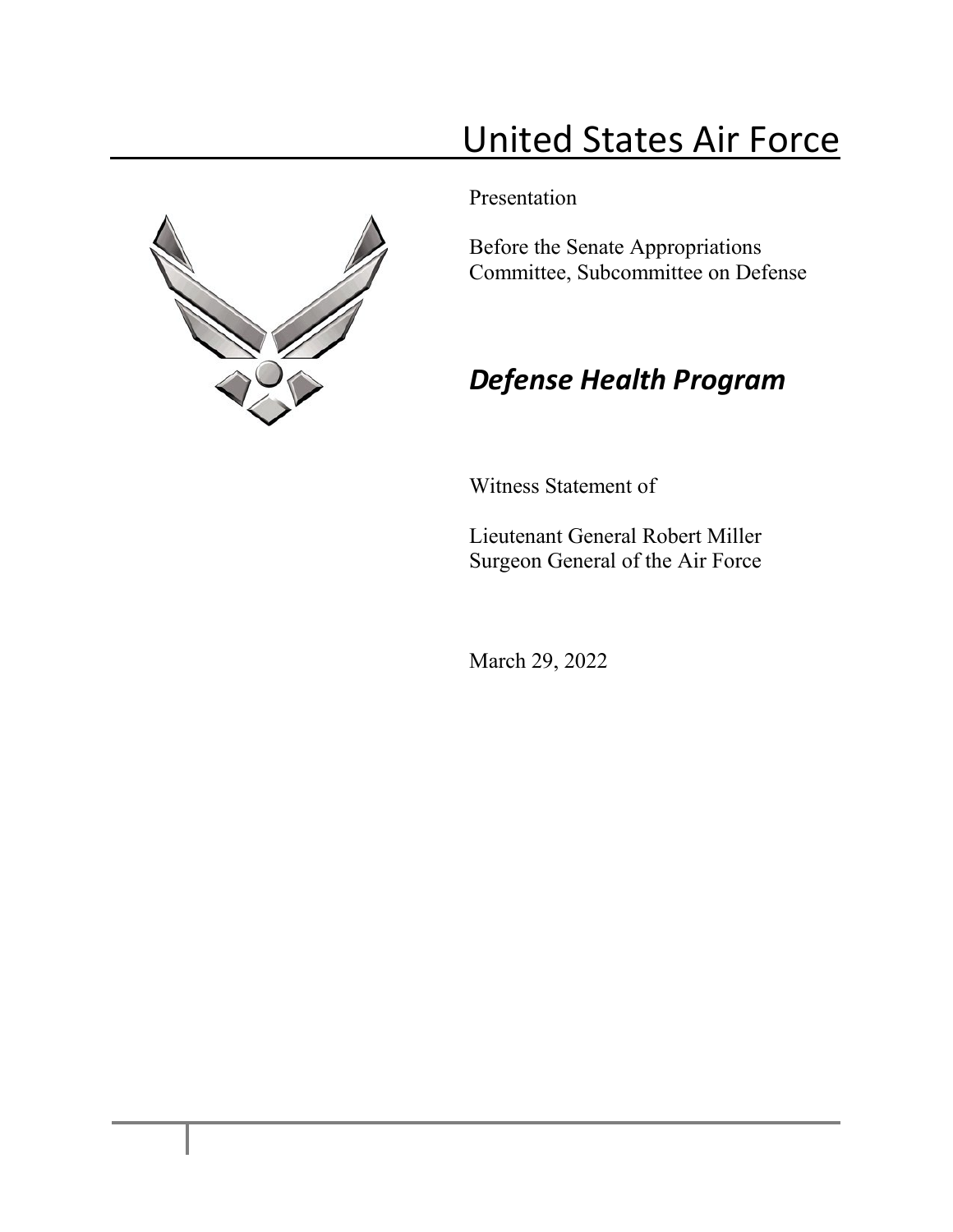

# **BIOGRAPHY**



# *UNITED STATE S AIR FORCE*

# LIEUTENANT GENERAL ROBERT I. MILLER

Lt. Gen. Robert I. Miller is the Surgeon General, Headquarters U.S. Air Force, and also serves as the Surgeon General of the U.S. Space Force. In this role, he advises the Secretary of the Air Force, the Air Force Chief of Staff, the Space Force Chief of Space Operations, and the Assistant Secretary of Defense for Health Affairs on matters pertaining to the medical aspects of the air expeditionary force and the health of Airmen and Guardians. Lt. Gen. Miller has authority to commit resources worldwide for the Air Force Medical Service, to make decisions affecting the delivery of medical services, and to develop plans, programs and procedures to support worldwide medical service missions. He exercises significant influence over a \$6.1 billion, 44,000-person integrated health care delivery and readiness system serving 2.6 million beneficiaries at 76 military treatment facilities worldwide.

Lt. Gen. Miller entered active duty in 1985 as a Uniformed Services University of the Health Sciences



medical student. He completed his pediatric residency at Wright-Patterson Air Force Base, Ohio, and his fellowship in developmental-behavioral pediatrics at Madigan Army Medical Center, Fort Lewis, Washington. He is board certified in both general pediatrics and developmental-behavioral pediatrics and is qualified in aerospace medicine. Lt. Gen. Miller has served as the chief of the medical staff at the military treatment facility and major command level, a squadron commander, group commander, a MAJCOM command surgeon, and as a combatant commander command surgeon.

Prior to his current position, he was Director, Medical Operations, Office of the Surgeon General, Headquarters U.S. Air Force, Falls Church, Virginia.

# **EDUCATION**

 Bachelor of Arts, Biology and Chemistry, Washington & Jefferson College, Washington, Pa. Doctor of Medicine, Uniformed Services University of the Health Sciences, Bethesda, Md. General pediatrics Residency, Wright-Patterson AFB and Wright State University, Dayton, Ohio Air Command and Staff College, Maxwell AFB, Ala.

1998 Aerospace Medicine Primary Course, Brooks AFB, Texas

1998 Fellowship in Developmental-Behavioral Pediatrics, Madigan Army Medical Center, Fort Lewis, Wash., and University of Washington, Seattle, Wash.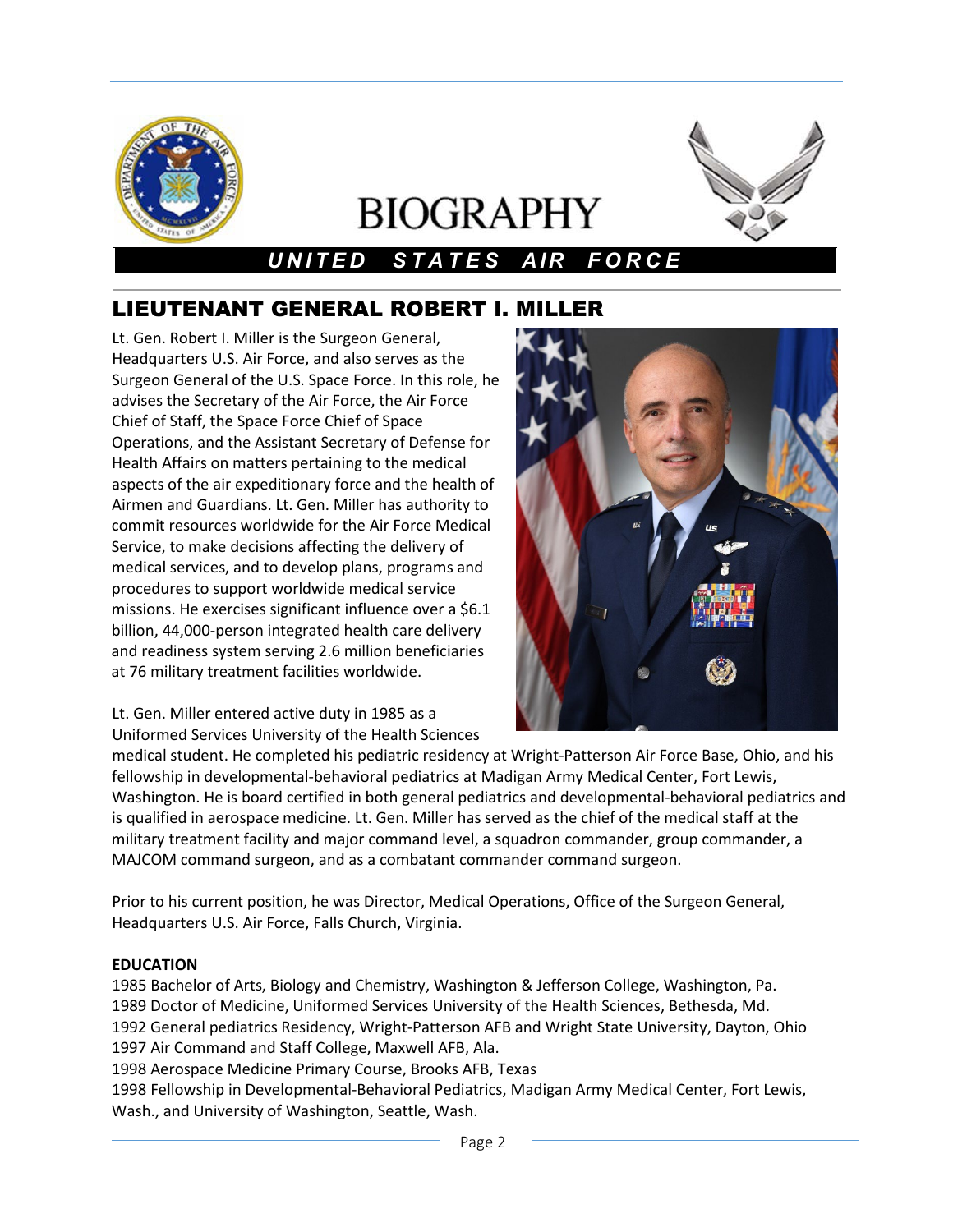2000 Air War College, Maxwell AFB, Ala.

2004 Interagency Institute for Federal Health Care Executives, Washington, D.C.

2005 Master of Strategic Studies, Air War College, Maxwell AFB, Ala.

2006 Medical Capstone Course, Washington, D.C.

2006 Master of Business Administration, University of Massachusetts, Isenberg School of Management, Amherst, Mass.

2008 Medical Strategic Leadership Program, San Antonio, Texas

2012 USAF Leadership Enhancement Program, Center for Creative Leadership, Greensboro, N.C.

2015 Capstone General and Flag Officer Course, National Defense University, Washington, D.C.

2019 Advanced Senior Leader Development Seminar, Washington, D.C.

2020 National and International Security Leadership Seminar, Washington, D.C.

# **ASSIGNMENTS**

1. July 1985 - May 1989, Medical Student, Uniformed Services University of the Health Sciences, Bethesda, Md.

2. June 1989 - June 1992, Pediatric Resident, Wright-Patterson AFB and Wright State University, Dayton, Ohio

3. July 1992 - June 1995, Staff Pediatrician and Chief of Pediatric Services, 22d Medical Group, March AFB, Calif.

4. July 1995 - June 1998, Developmental-Behavioral Pediatrics fellow, Madigan Army Medical Center, Fort Lewis, Wash. and University of Washington, Seattle, Wash.

5. July 1998 - June 2001, Staff Developmental Pediatrician, Educational and Developmental Intervention Services Flight Commander, Chief of Medical Staff, Deputy Medical Operations Squadron Commander, 31st Medical Group, Aviano Air Base, Italy

6. July 2001 - January 2003, Medical Operations Squadron Commander, 30th Medical Group, Vandenberg AFB, Calif.

7. January 2003 - June 2004, Chief of Clinical Medicine, Air Education & Training Command, Office of the Command Surgeon, Randolph AFB, Texas

8. July 2004 - May 2005, Student, Air War College, Maxwell AFB, Ala.

9. June 2005 - December 2007, Commander, 48th Medical Group, RAF Lakenheath, United Kingdom (September 2006 - January 2007, Commander, 506 Expeditionary Medical Support Squadron, Kirkuk AB, Iraq)

10. January 2008 - January 2010, Commander, 779th Medical Group/Malcolm Grow Medical Center, Andrews AFB, Md.

11. February 2010 - June 2012, Command Surgeon, U.S. Africa Command, Kelley Barracks, Stuttgart-Möhringen, Germany

12. June 2012 - September 2014, Command Surgeon and Director, Medical Services and Training, Headquarters Air Education & Training Command, Joint Base San Antonio Randolph, Texas

13. September 2014 - April 2016, Director, Education and Training, Defense Health Agency, Falls Church, Va.; and Commandant, Medical Education and Training Campus, Joint Base San Antonio-Fort Sam Houston, Texas

14. May 2016 - May 2018, Commander, Air Force Medical Operations Agency, Joint Base San Antonio-Lackland, Texas

15. May 2018 - May 2021, Director, Medical Operations, Office of the Surgeon General, Falls Church, Va. 16. June 2021 - present, Surgeon General, Headquarters U.S. Air Force, U.S. Space Force, Pentagon, Arlington, Va.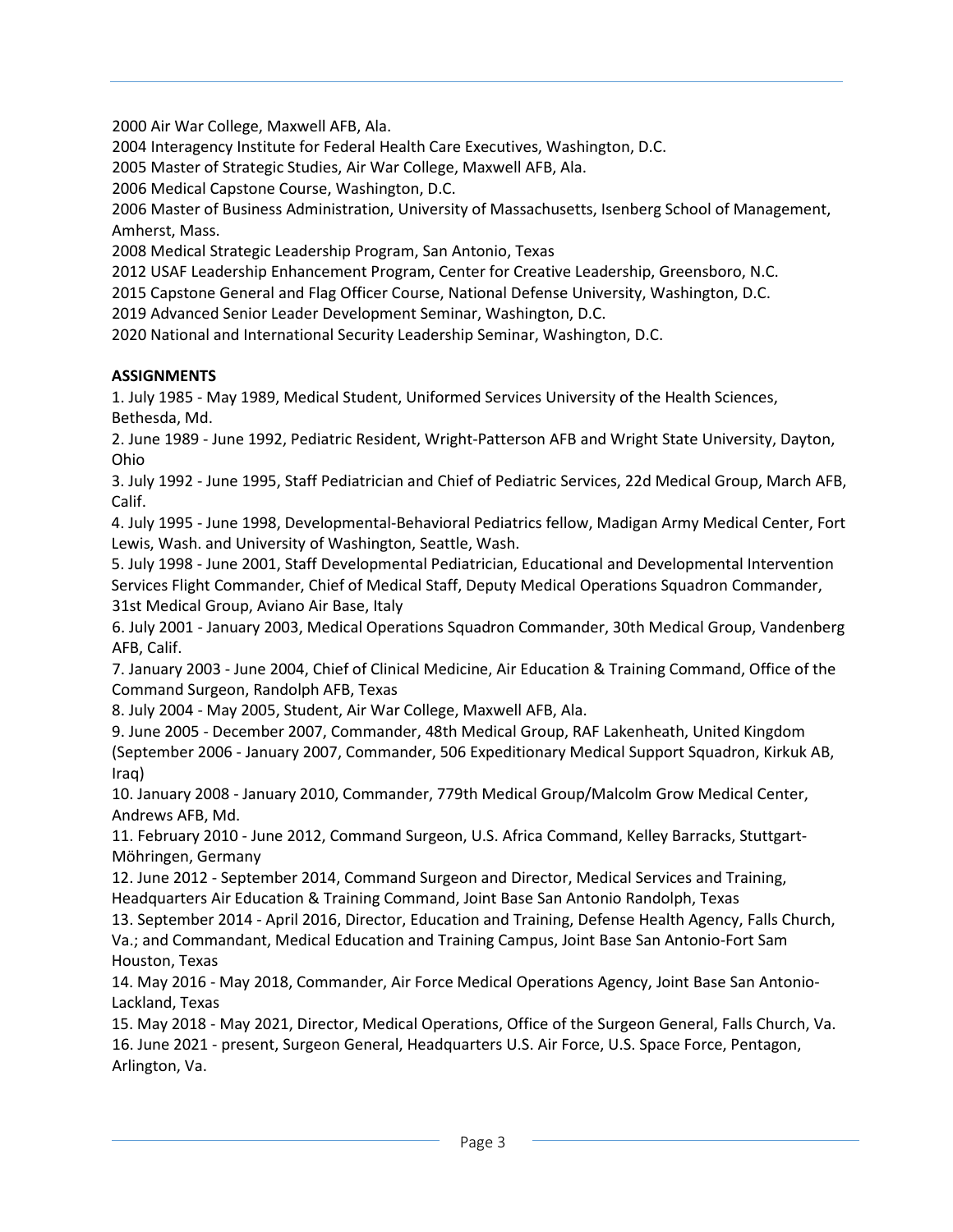## **FLIGHT INFORMATION**

Rating: senior flight surgeon Flying hours: 541 hours including 26 combat flying hours Aircraft: T-1, C-21, C-12, C-40, C-37, C-17, UH-1, C-20, KC-135, UH-60A

# **MAJOR AWARDS AND DECORATIONS**

Air Force Distinguished Service Medal with oak leaf cluster Defense Superior Service Medal with oak leaf cluster Legion of Merit with two oak leaf clusters Meritorious Service Medal with three oak leaf clusters Aerial Achievement Medal Air Force Commendation Medal Army Commendation Medal with oak leaf cluster

## **PROFESSIONAL MEMBERSHIPS AND ASSOCIATIONS**

Fellow, American Academy of Pediatrics Fellow, American Association for Physician Leadership Fellow, American College of Healthcare Executives Federal Health Care Executives Institute Alumni Association Alpha Omega Alpha Honor Medical Society

## **EFFECTIVE DATES OF PROMOTION**

Captain May 20, 1989 Major May 20, 1995 Lieutenant Colonel May 31, 2000 Colonel May 29, 2004 Brigadier General Nov. 2, 2015 Major General July 3, 2018 Lieutenant General June 4, 2021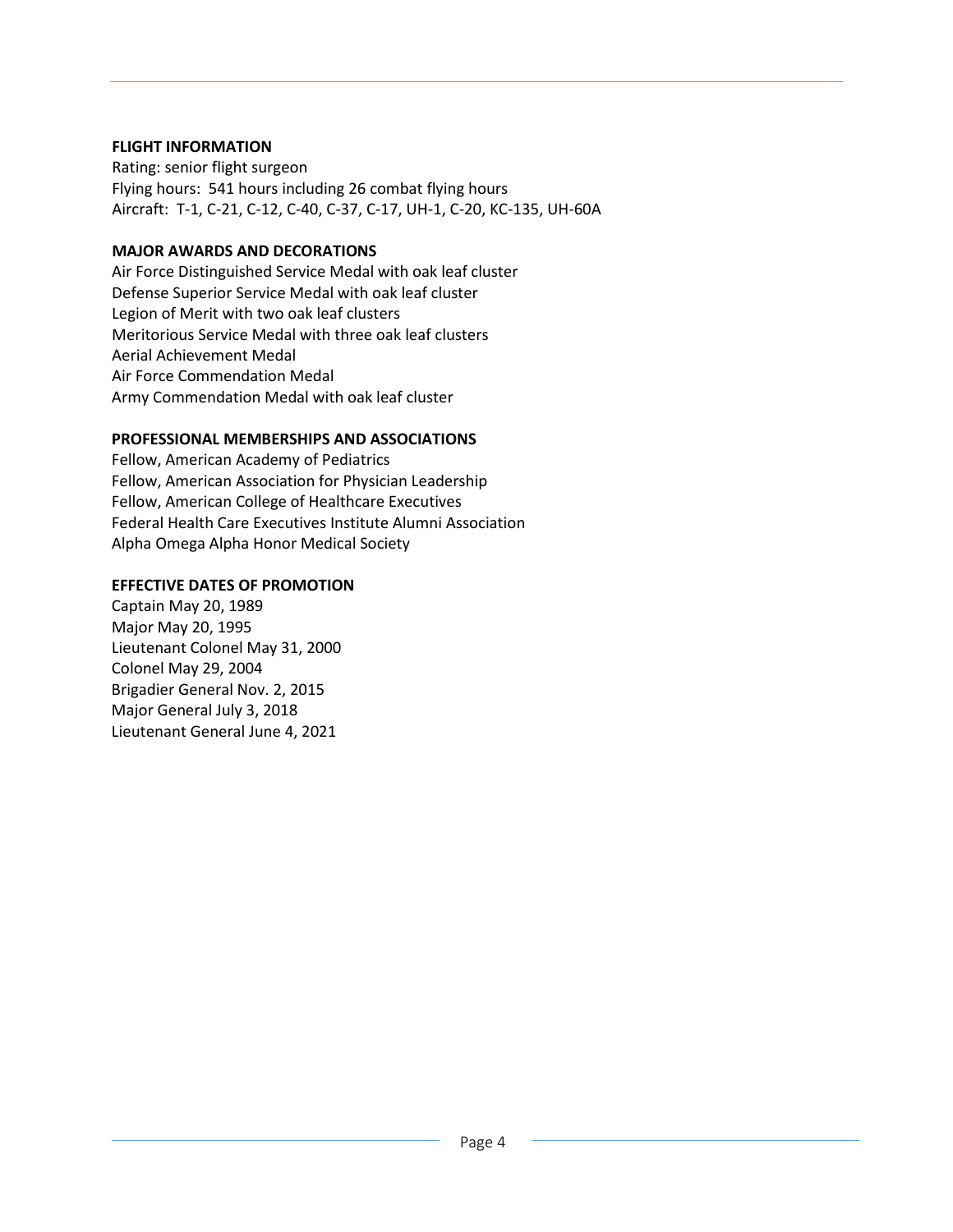### **Air Force Medical Service Strategy Map**

#### NATIONAL DEFENSE STRATEGY

Build a More Lethal Force...Reform the Department for Greater Performance and Affordability...Strengthen Alliances and Attract New Partners

USAF MISSION: To fly, fight, and win... Airpower anytime, anywhere.

**USSF MISSION:** To provide resilient and affordable space capabilities for the Joint Force and the Nation

**AFMS MISSION: To deliver Trusted** Care...anytime, anywhere



**USAF VISION: The World's Greatest Air** Force - Powered by Airmen, Fueled by Innovation

**USSF VISION: Global Access,** Persistence and Awareness for the 21st Century

**AFMS VISION: The World's Elite Medical** Service in Air and Space

| <b>AFMS GOALS</b>                                                                                                                                                                         |                                                                                                                                                                                                                                                                                                                                                                                            |                                                                                                                                                                                                                                                                                                                                                                               |
|-------------------------------------------------------------------------------------------------------------------------------------------------------------------------------------------|--------------------------------------------------------------------------------------------------------------------------------------------------------------------------------------------------------------------------------------------------------------------------------------------------------------------------------------------------------------------------------------------|-------------------------------------------------------------------------------------------------------------------------------------------------------------------------------------------------------------------------------------------------------------------------------------------------------------------------------------------------------------------------------|
| <b>Generate High Performing</b><br><b>Airmen and Guardians</b><br>SG 3/4                                                                                                                  | <b>Enhance Joint/Combatant</b><br><b>Commander Capabilities</b><br>AFMRA/CC                                                                                                                                                                                                                                                                                                                | <b>Maximize Human Capital and</b><br><b>Strategic Resources</b><br><b>SG 1/8</b>                                                                                                                                                                                                                                                                                              |
| <b>AFMS OBJECTIVES</b>                                                                                                                                                                    |                                                                                                                                                                                                                                                                                                                                                                                            |                                                                                                                                                                                                                                                                                                                                                                               |
| <b>HP1: Maximize medical availability</b><br><b>HP2: Increase resiliency</b><br><b>HP3: Prioritize medical force training</b><br>HP4: Optimize human performance in Air &<br><b>Space</b> | JC1: Increase effectiveness/agility of patient<br>movement for the future warfight<br>JC2: Accelerate tomorrow's evolving<br>expeditionary medical technologies<br>JC3: Increase the effectiveness of the<br>operational medical supply chain<br><b>JC4: Optimize and improve AFMS currency</b><br>and competency<br>JC5: Increase effectiveness of global health<br>engagement operations | DS1: Inform and educate medics on diversity<br>and inclusion<br>DS2: Understand and breakdown barriers of<br>inequity, in order to develop a diverse<br>workforce at every level<br><b>DS3: Design and posture resources capable</b><br>of executing strategic priorities<br>DS4: Generate personnel equipped to<br>optimize today's fight and evolve to<br>tomorrow's future |
| <b>SG ACTION ORDERS</b>                                                                                                                                                                   |                                                                                                                                                                                                                                                                                                                                                                                            |                                                                                                                                                                                                                                                                                                                                                                               |
| Airmen, Balance                                                                                                                                                                           | <b>Currency &amp; Competence</b>                                                                                                                                                                                                                                                                                                                                                           | <b>Diversity &amp; Inclusion</b>                                                                                                                                                                                                                                                                                                                                              |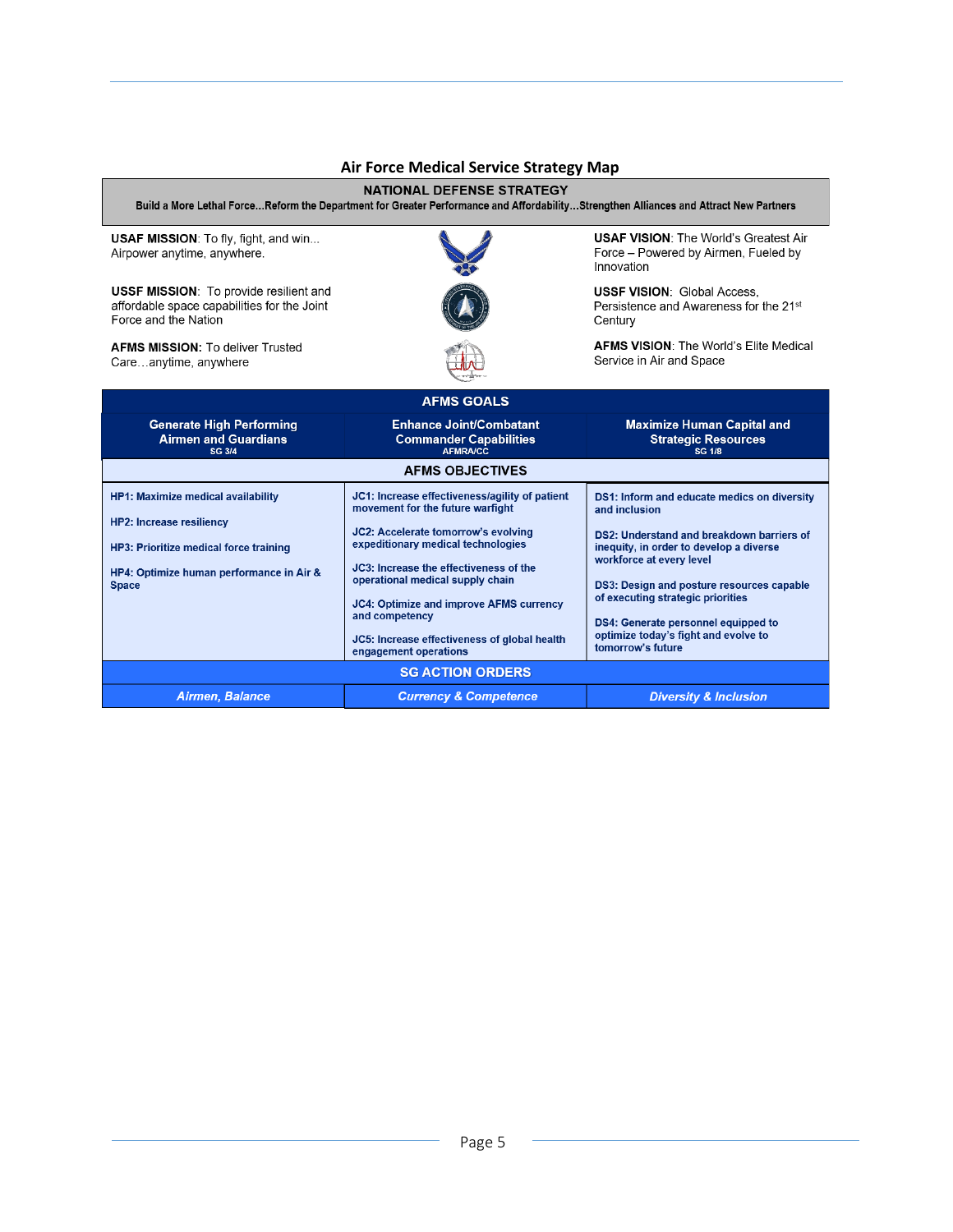Good morning Chairman Tester, Vice Chairman Shelby, and distinguished members of the subcommittee. It is an honor and a privilege to appear before you today, as the Surgeon General of the Air Force and Space Force, to provide an update on the Air Force Medical Service and discuss my vision and priorities.

I appreciate the Committee's longstanding support to include the Fiscal Year 2022 Omnibus that provided much needed additional resources to the Department. I also want to take the opportunity to recognize and thank the outstanding professionals who chose to serve in the Air Force Medical Service, which we call the "AFMS". Since its creation in 1949, the AFMS has continued to provide leadership in aerospace medicine developments, aeromedical evacuation capabilities, emerging military operations, and recently the U.S. COVID-19 response efforts. The AFMS team has and will continue to serve the Nation as we fly, fight, and win.

#### **INTRODUCTION**

The Air and Space forces are inextricably linked in defense of our Nation. The AFMS provides ready medics to ensure Airmen and Guardians are medically ready to defend the crucial high ground in a rapidly shifting global security landscape. Over the past year we faced unprecedented, simultaneous challenges from responding to the COVID-19 pandemic to finalizing the transition of Air Force military medical treatment facilities (MTFs) to the Defense Health Agency (DHA). I know my DHA colleagues will provide more detail on the transformation. I can report, however, that we continue to be an all-in and partner with the DHA. In fact, more than 80% of uniformed AFMS medics work and train in military medical facilities, which serve as one of our key readiness training platforms. It is critical we maintain a strong partnership with DHA, to ensure the military health system continues to sustain this vital source for clinical training and currency for the AFMS. Although MTFs are not our only readiness platform, they are certainly our preferred platform in the AFMS.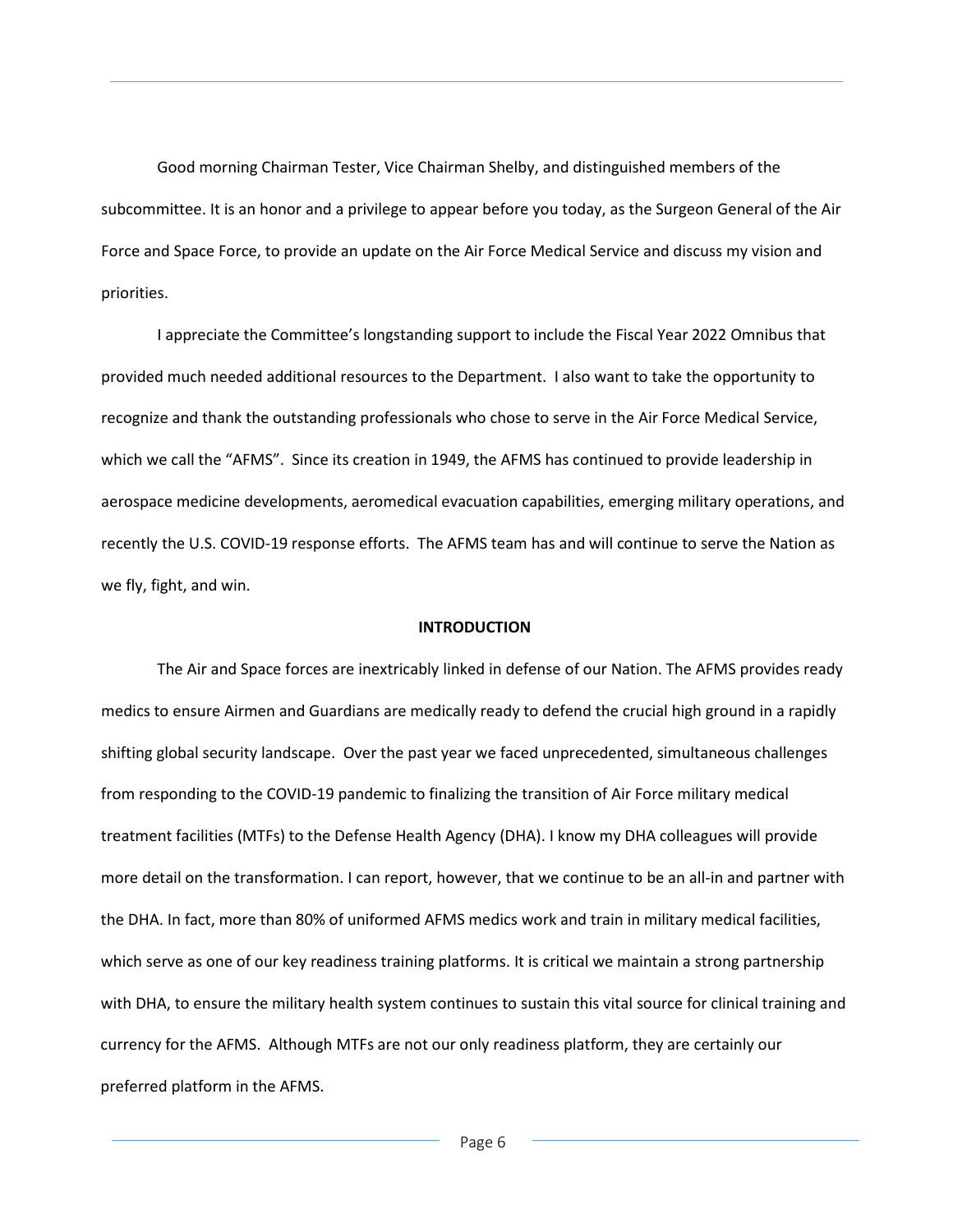The 21st Century is reaffirming the world is not a safe and tranquil environment. Beyond the pandemic aftermath, we face national security challenges from the Russian Federation, the People's Republic of China, the vulnerabilities of proliferated technology and weapons, climate change, and continued conflicts—old and new. The medical system, specifically the AFMS, more than ever, must be bold, resilient, and above else ready for a fight tonight, tomorrow, and beyond. Our vision is to ensure we are the world's elite medical service in air and space. The reality we know is the future fight will not be like what we have seen in the past. The next fight requires us to evolve now. We need your support to modernize our key readiness capabilities, properly equip our medics, and ensure the Air Force and Space Force remain ready fighting forces.

With this in mind, I want to focus on three things; first, my vision and priorities; second, America's return on investment from your current support; and third, the need to create more resilient medics and training platforms, while being an optimal steward of taxpayers' resources.

#### **STRATEGIC VISION AND PRIORITIES: LEAD CHANGE AND WIN**

As we know all too well, the world is not static. New diseases emerge unexpectedly; chemical, radiological, nuclear and bioterrorism threats persist; and combat weapons are deadlier. In future conflicts, we cannot assume we will have the upper hand. However, America is in an era of great scientific opportunity. Advances in our understanding of human biology, digitization, communications, and artificial intelligence will enable Air Force medics to accelerate, change and win.

We are in a race against economic and human consequences of national security and disease. Yet, we are on the brink of transforming AFMS medical readiness capability and capacity. Included in the testimony is the AFMS Strategy Map, which I will briefly go over now. In short our priorities are to:

• First, **generate high performing Airmen and Guardians** by prioritizing training, maximizing medical availability, and optimizing human performance;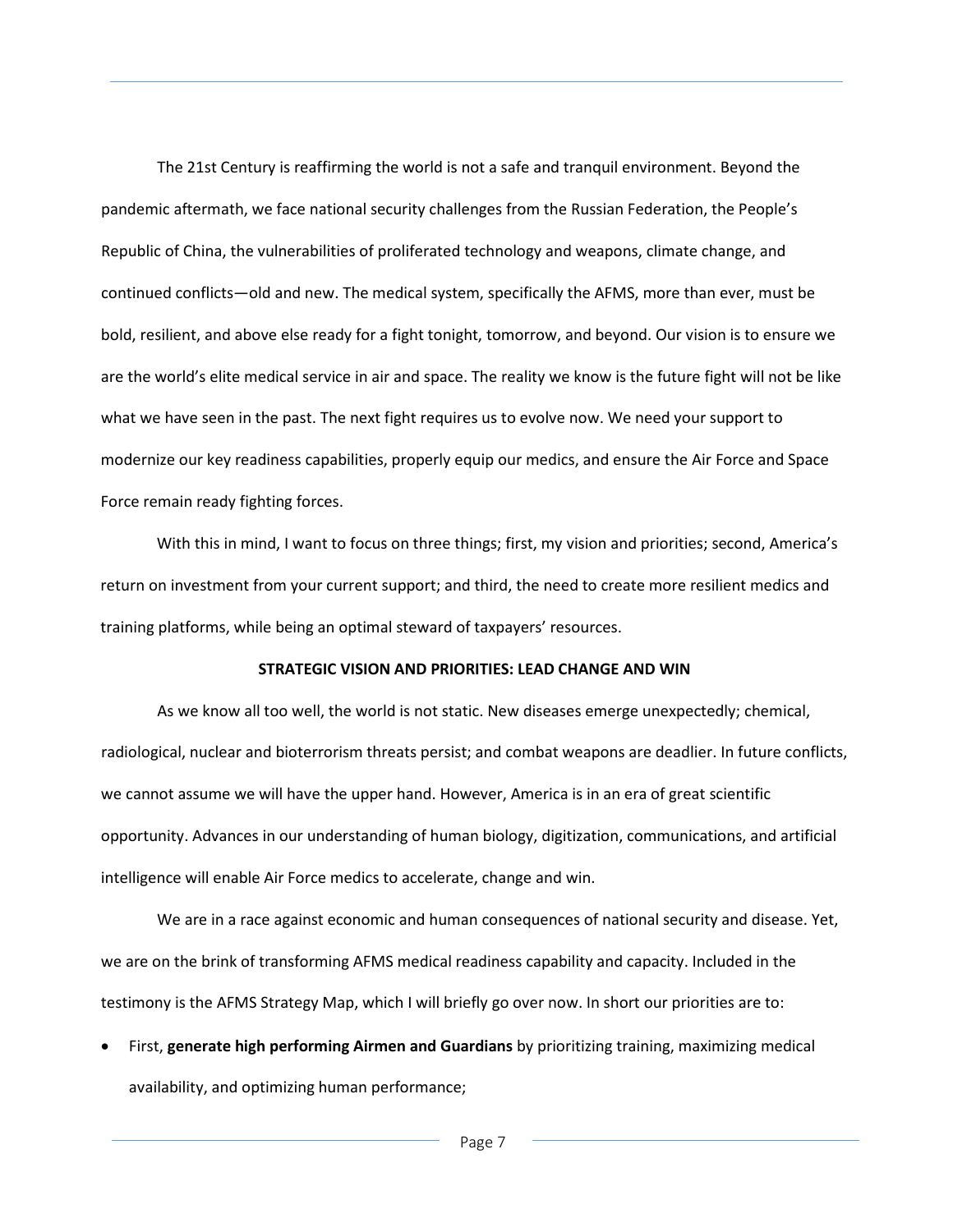- Second, **enhance Joint and combatant commander capabilities** by increasing the agility of patient movement, improving the medical supply chain, and increasing global health engagements;
- And third, **maximize human capital and strategic resources** by breaking down barriers of inequity, incorporating policies focused on diversity and inclusion, and equipping Airmen to evolve for tomorrow's fight.

Toward these goals, the AFMS is re-imagining the design and future of our readiness capabilities such as aeromedical evacuation and critical care air transport teams. We must build on past success, but be willing to break the cultural norms that say, "things have always been done this way." We are exploring and challenging our previous decisions about the size and types of clinical teams, and how to best train and sustain their skills. We believe innovation and fresh ideas will enable us to be more resilient and expand these teams' capacity within the current AFMS end strength total.

Future conflicts may see medics needing to hold and treat patients in deployed settings for longer periods than in the past. We are actively evaluating how our teams can remain agile and leverage technology to provide Trusted Care…anytime, anywhere.

To respect the Committee's time considerations and ensure time for any questions, I ask to submit my remaining written comments into the record. In closing, it is an honor to have this opportunity to be here today. Thank you for your continued support of the Air Force Medical Service. Your future investments will ensure we remain prepared for tomorrow's fight. Thank You.

### **(END ORAL STATEMENT]**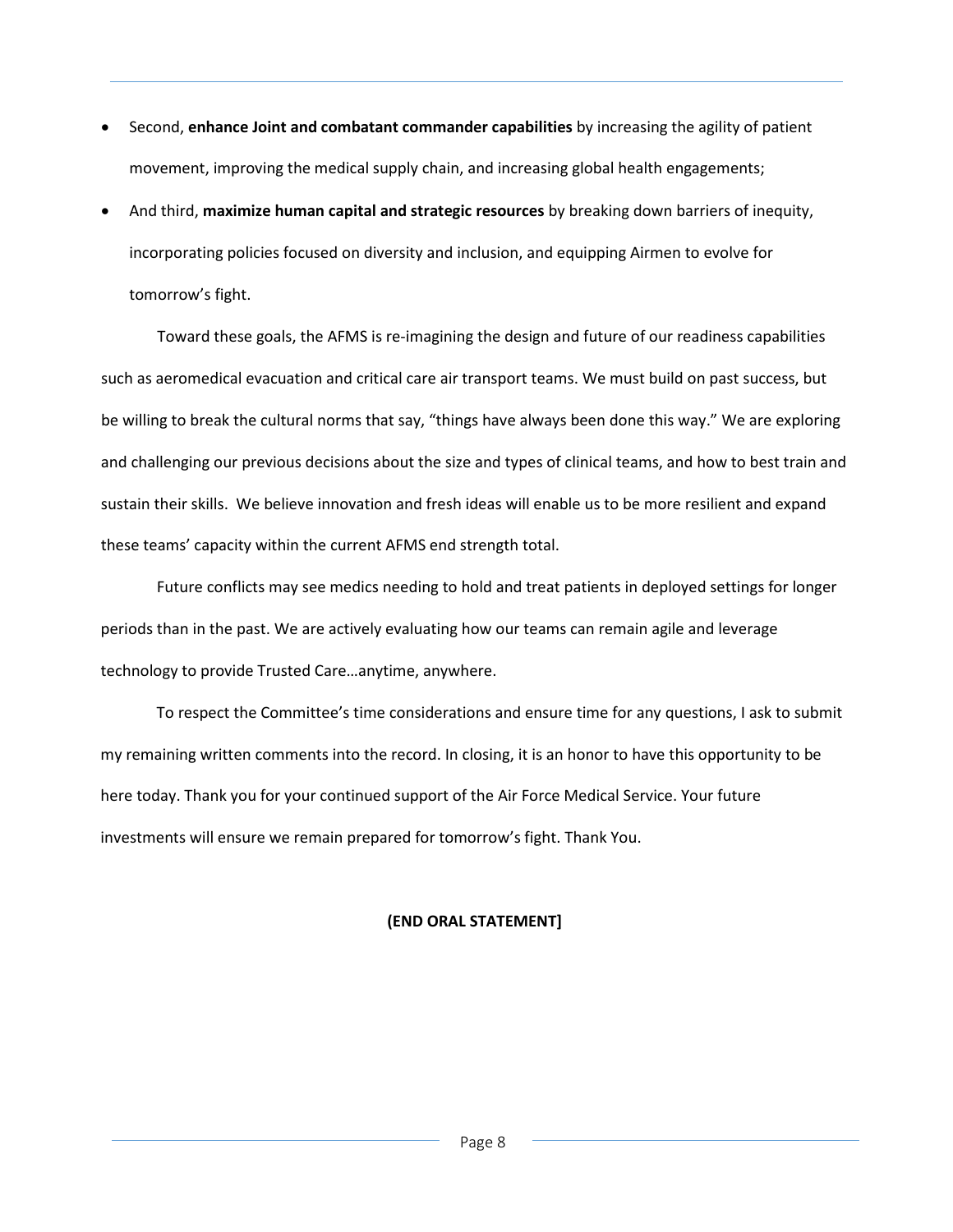#### **AMERICA'S RETURN ON INVESTMENT**

#### *Global Patient Movement*

Our Aeromedical Evacuation (AE) and Critical Care Air Transport Team (CCATT) are the envy of the world, having accomplished more than 360,000 patient movements in the past 20 years. Supporting these 208 teams makes the AFMS unique, distinct and invaluable to the Joint Force. Recently, we have proven how our capabilities have played a crucial role in supporting the demands of the Department of Defense and our Nation. A few illustrative examples:

- On August 26, 2021, following, the bombing at Kabul's airport, three C-17 Globemaster III aircraft with aeromedical evacuation crews and critical care air transport teams launched to retrieve injured troops and Afghan allies. These medics were ready on a moment's notice, fully capable of using any available cargo aircraft to successfully evacuate and treat those in harm's way.
- As the COVID-19 pandemic impacted much of the country, aeromedical evacuation crews continued moving critically ill patients, some of whom were experiencing severe respiratory distress and had to rely on extracorporeal membrane oxygenation, better known as "ECMO." This capability is similar to a heart-lung by-pass machine used in open-heart surgery. It pumps and oxygenates a patient's blood outside the body, allowing the heart and lungs to rest.
- In November of 2020, a service member went into a clinic at Ali Al Salem Air Base in Kuwait with abdominal discomfort. Then-Capt. Faraz Ghoddusi, a physician, upon seeing the serious condition of the patient, immediately conducted a more thorough evaluation despite the austere environment and limited resources. Because the patient had a previous COVID-19 infection, Ghoddusi, relying on his extensive training, knew that this was much more than a routine issue. The patient was quickly transferred to Landstuhl Regional Medical Center in Germany via a CCAT and AE Team where the patient received life-saving care for multisystem inflammatory syndrome.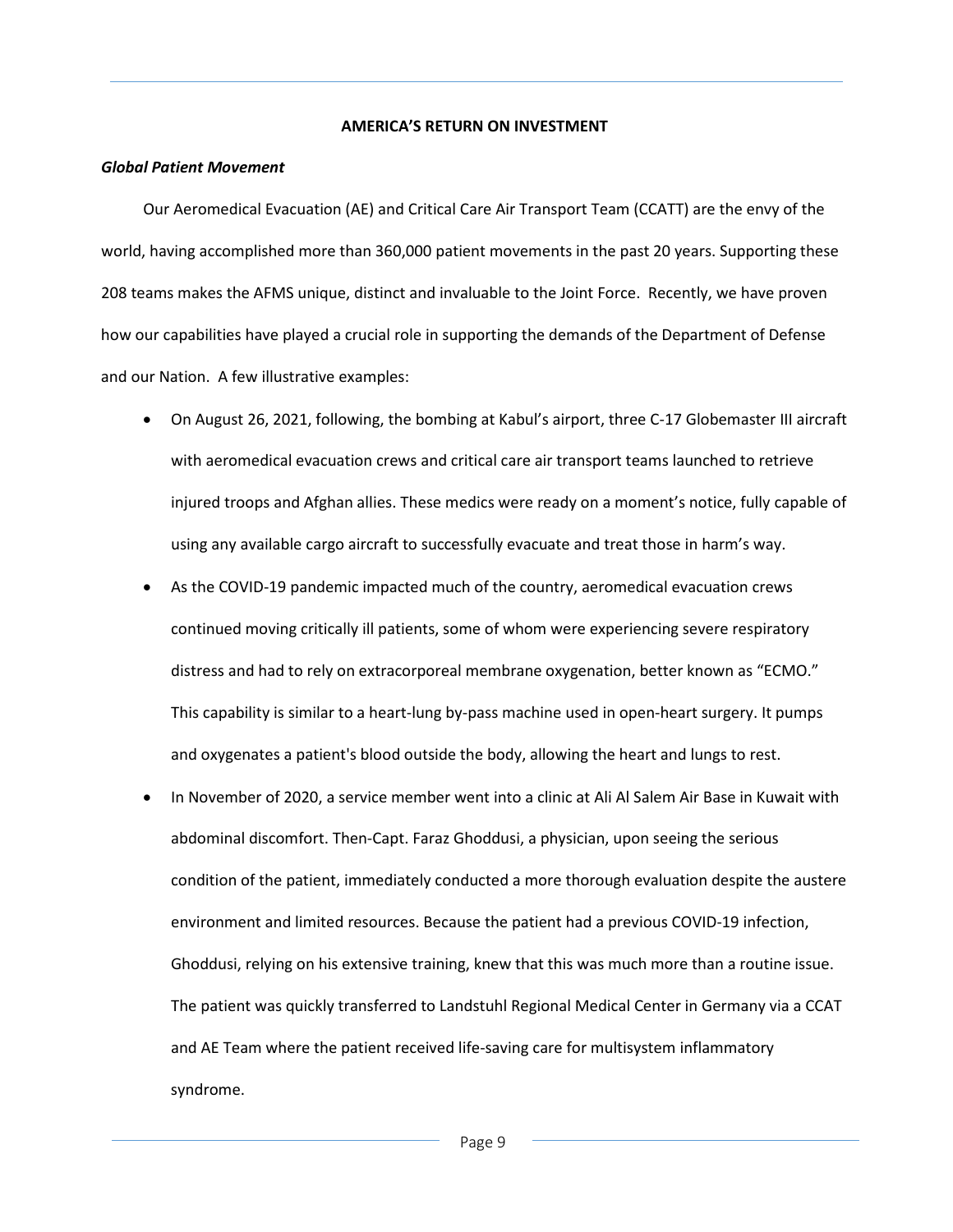Continued advancement in aerospace medicine is crucial to maintaining our life-saving mission. Accelerated by the COVID-19 pandemic, we fielded an enhanced negatively pressurized contained capability system to more safely transport increased numbers of patients through the aeromedical evacuation system. This capability can be used to support the transportation needs of our warfighters afflicted with emerging infectious diseases globally. Furthermore, building on lessons learned from the past two years, the U.S. Air Force School of Aerospace Medicine is working to expand their infectious disease control training and expand our aeromedical evacuation teams' clinical and operational knowledge on infectious diseases.

Leveraging technology to improve aeromedical evacuation continues. The aeromedical evacuation system uses aircraft of opportunity in lieu of a dedicated medical aircraft. For example, through innovative efforts of the AFMS we were able to develop a patient loading system to enhance the KC-46 strategic tanker as a more effective AE platform. Our team is exploring further enhancements to advance patient loading with a more portable and agile system.

#### *Building Toward the Future:*

Similar to World War II with the creation of Eighth Air Force under the leadership of Brig Gen Eaker, who implemented the day light bombing strategy from England, tactics and policies were refined over time. For example, then Col LeMay (retired Gen) implemented a staggered formation tactic to consolidate fire power for the B-17s. To ensure we win the future fight, we are undergoing reviews of critical medic response capabilities over the coming year. Our objective is to provide commanders with greater flexibility and range of options with advanced care that is highly mobile and ready to operate in the most challenging of environments. The results of these reviews will inform not only our capability requirements but our training, sustainment, and recruitment needs in the future.

• *Forward/Austere Deployable Teams:* There is no "one size fits all" solution and no static solution. Combatant commanders need a medical force that is well equipped and adaptable to rapidly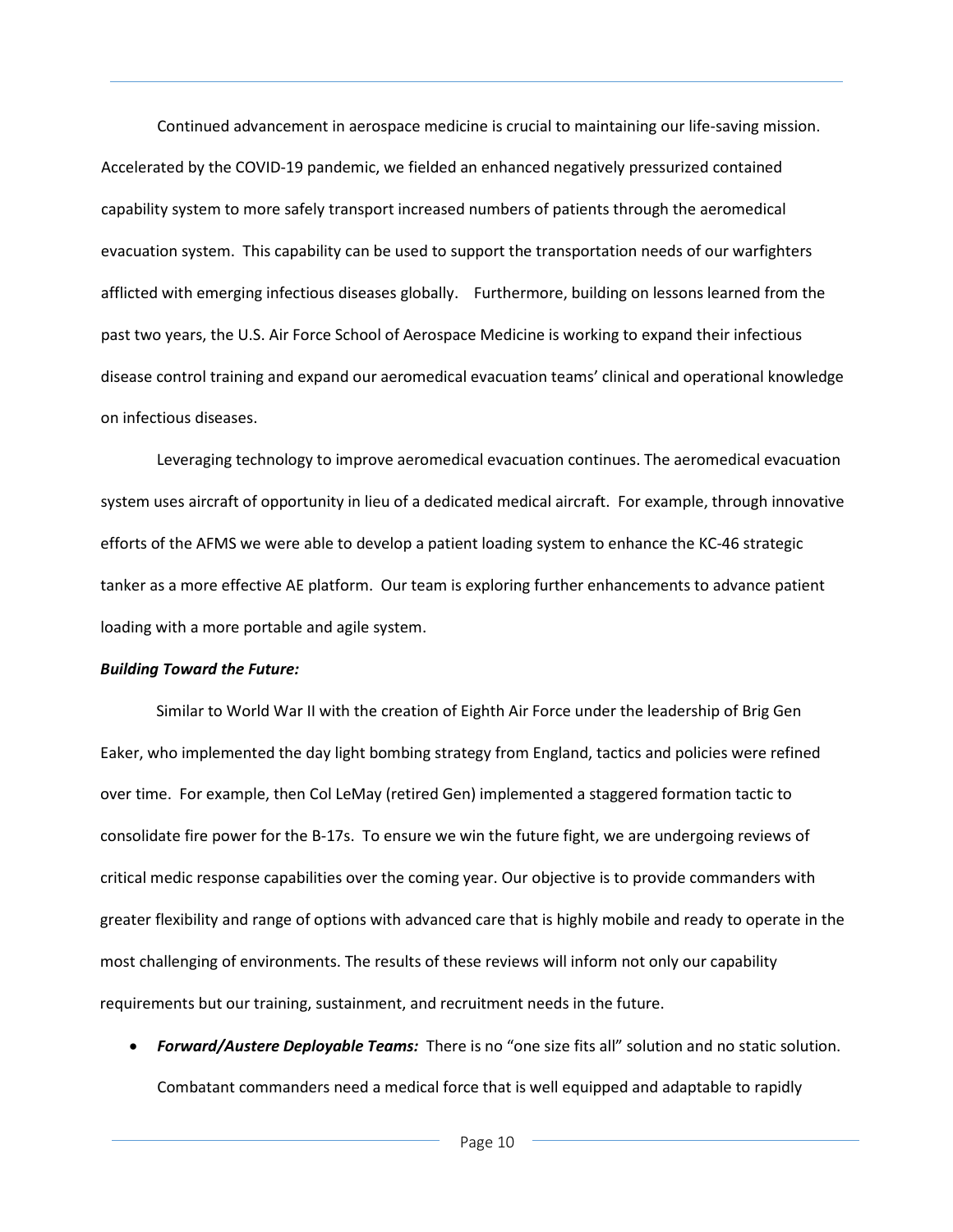evolving Joint Force requirements. We recently started a review of our ground deployable medical teams to validate their size, scope and capabilities relative to the future fight and technological changes.

• *Expeditionary Medical Support System:* The Expeditionary Medical Support System, or **EMEDS**, is a deployable, full-service medical facility and team. This capability allows the AFMS to save lives in austere deployed environments. For example, at Al Udeid Air Base in Qatar, the 379th Expeditionary Medical Group used this capability to provide urgent medical care for evacuees coming in from Afghanistan. The AFMS team at its peak supported the arrival of nearly 10,000 evacuees in one day. Due to the nature of the population, we were quickly able to expand the EMEDS capabilities to include obstetricians and pediatricians. However, the EMEDS was initially designed two decades ago. It is time for a full review of the capability, exploring needs related to increased modular functions, operations in contested and degraded environments.

We expect these reviews to be accomplished during 2022.

#### *Protecting Airmen and Guardian Resiliency*

• Mental & Preventive Health: The Air Force has seen successes with various pilot embedded programs like True North. This initiative was designed in part to provide mental health, prevention, and health education capabilities closer to certain operational units. These health care providers interacted with Airmen and Guardians in their work environments, focusing on proactive interventions and addressing concerns before they escalate.

In the spirit of President Washington who is attributed with saying "If we cannot learn wisdom from experience, it is hard to say where it is to be found," we have taken lessons learned from these various embedded initiatives to develop an enhanced program called Operational Support Teams (OSTs) to optimize performance and readiness using evidence based physical and mental health risk mitigation strategies. The OST is designed to support every installation at the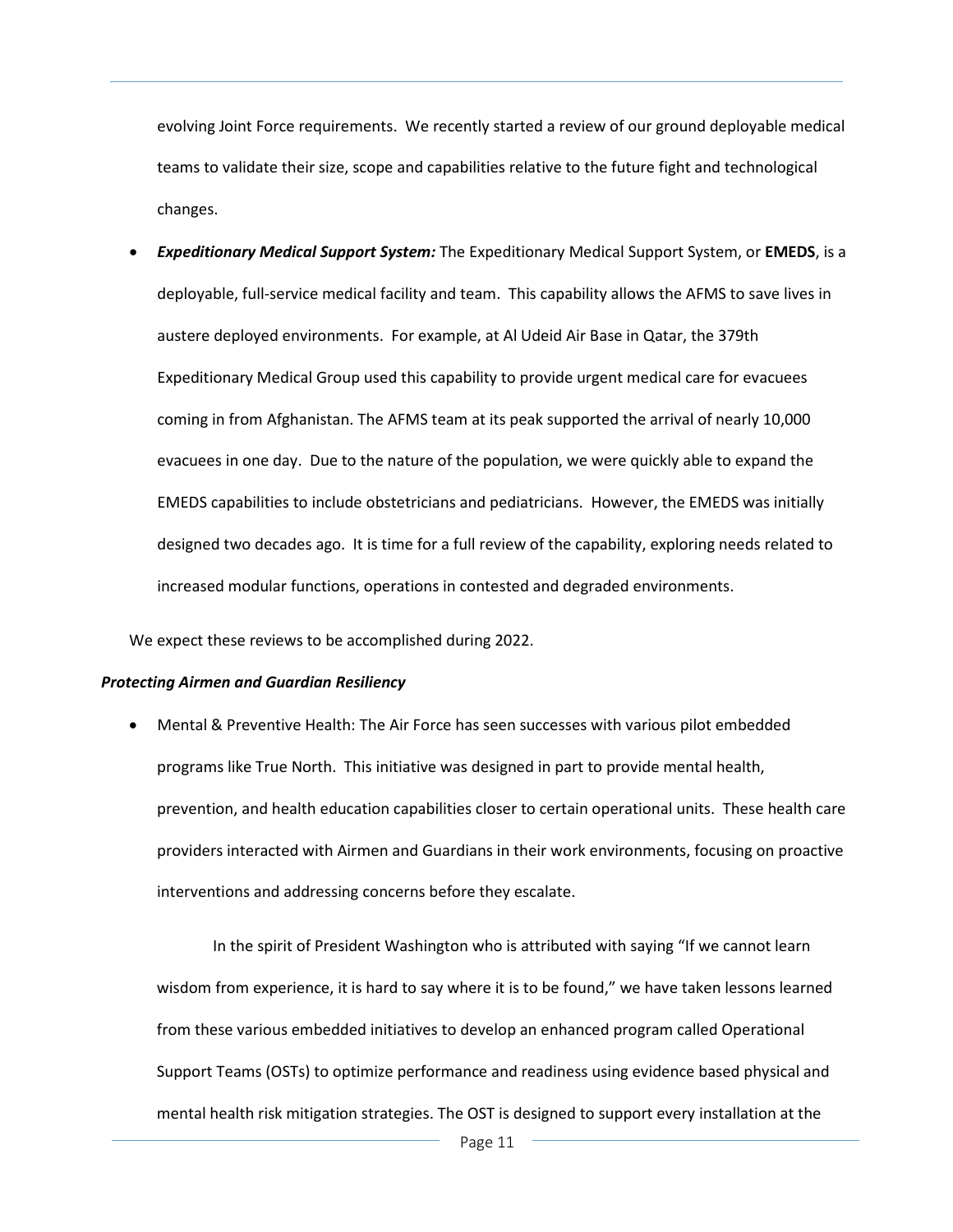unit level using a hub-and-spoke embedded design. The OSTs will continue to leverage MTF capability for higher acuity needs. The OST initiative was piloted at nine bases to support both Guardians and Airmen. The focus of the OST is on both mental health and musculoskeletal injuries, which are the top two medical issues that impact force readiness. We are already seeing improvements in access to care and medical deployability rates. At three sites, the time for military members to access the formal healthcare system and receive follow-up care was reduced. On the operational side, one site noted 75% of our members who completed care in a group counseling format within the unit by an OST embedded provider alleviated the member's need for individualized care at the military treatment facility.

#### **CREATING RESILIENT MEDICS AND TRAINING PLATFORMS**

#### *Military – Civilian Partnerships*

The MTFs are a critical training platform for Air Force medics. However, some specialties require a more hands-on experience managing high acuity patients to hone, sustain, or refine their skills to mirror the care for our Airmen and Guardians at deployed locations. The long-standing partnership with certain civilian hospitals across the country will continue to enable currency in trauma care and critical care specialties to support combatant commander's requirements. In support of the nationwide COVID-19 medical response, this past year 664 AFMS medics also partnered with 33 civilian facilities providing over 743,000 person hours of patient care.

These partnerships are critical to the readiness of our medics. As we review our platforms and requirements for the future fight we anticipate that certain aspect of these platforms could change or increase based on our future projected needs. The following are examples of these civilian partnerships:

• **Center for the Sustainment of Trauma and Readiness Skills (C-STARS):** The program includes training partnerships with rotational medics embedded full time with civilian hospitals. It allows our Airmen to rotate through those facilities to hone and sustain operational skills based on high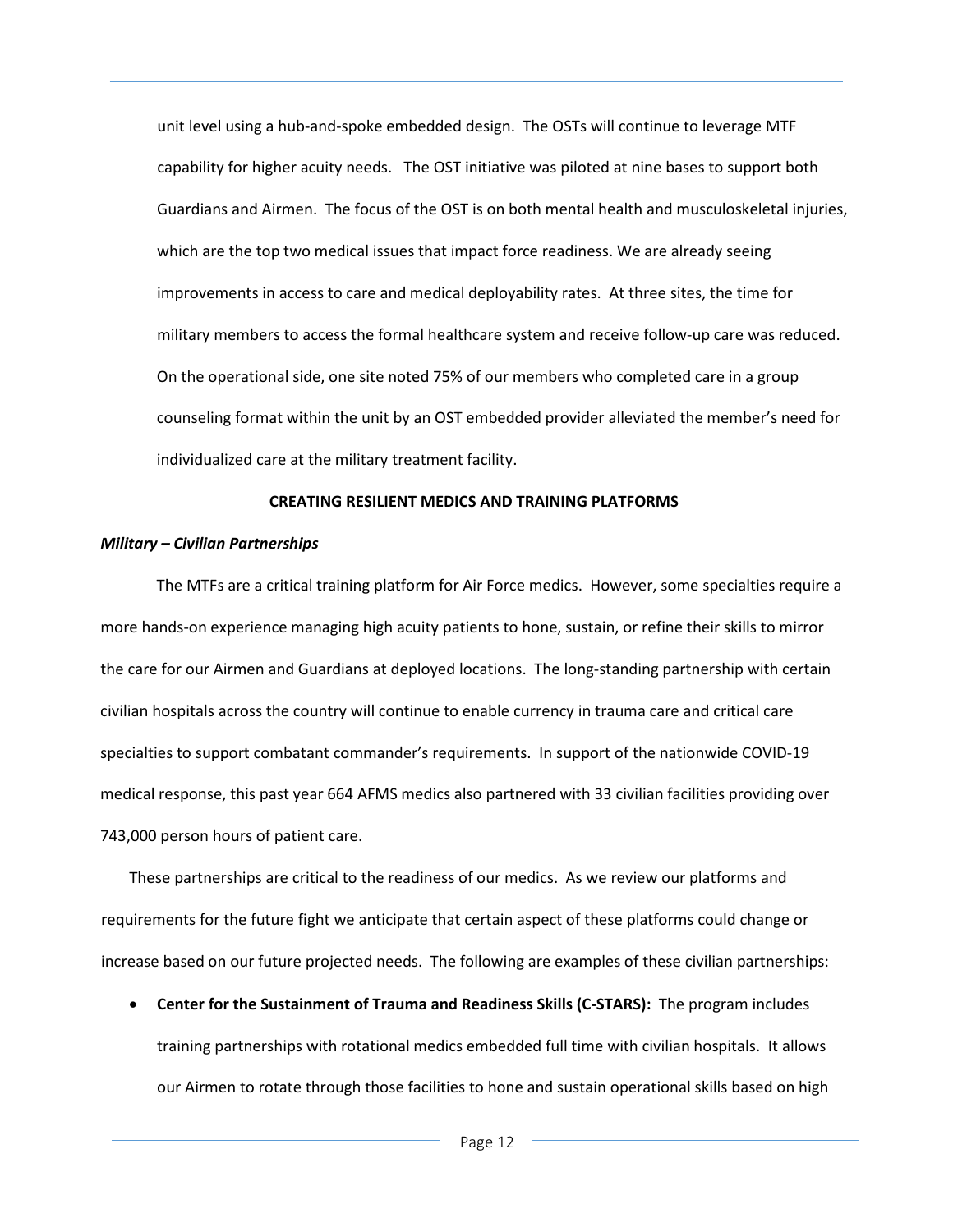acuity and volume of patients not seen at MTFs where the active duty population is often healthier and younger. Partnership sites include R. Adams Cowley Shock Trauma Center in Baltimore, the St. Louis University Medical Center, the University Hospital Cincinnati, and the University of Nebraska Medical Center in Omaha.

• **Air Force-Department of Veterans Affairs Partnerships:** Our largest partnership is the Department of Veterans Affairs, Air Force, and Civilian partnership in Las Vegas, NV. The platform allows our **Special Operations Surgical Teams**, the Air Force School of Aerospace Medicine's Sustained Medical and Readiness Training program **(SMART)**, and the Mike O'Callaghan Military Medical Center at Nellis Air Force Base to partner with several civilian hospitals, including The University of Nevada, Las Vegas School of Medicine and the Veterans Administration Hospital. It includes an opportunity for a rotational cadre of Air Force medics to integrate into these hospitals to gain and sustain readiness training in both trauma and non-trauma skills not routinely performed within the MTF

#### *Women's Initiative Team – Female Specialized Health Care Programs*

Improving Women's Health is critical to the Air and Space Forces to ensure all Airmen and Guardians are "medically ready." We continue to remove barriers that get in the way of Airman and Guardian readiness and resiliency. The Air Force Women's Initiative Team's Female-Specialized Health Care Programs examines policies related to women's issues. Recently, we participated in updates to hair policies that caused headaches and hair loss, improved lactation support for nursing mothers, and standardized convalescent leave after pregnancy loss policies. Our efforts also expanded medical standards to approve flying waivers for additional, precedent-setting diagnoses, based on advancements in medical treatments and ability to demonstrate acceptable flight safety.

#### *Future Fight -- Optimize Patient Care Anywhere*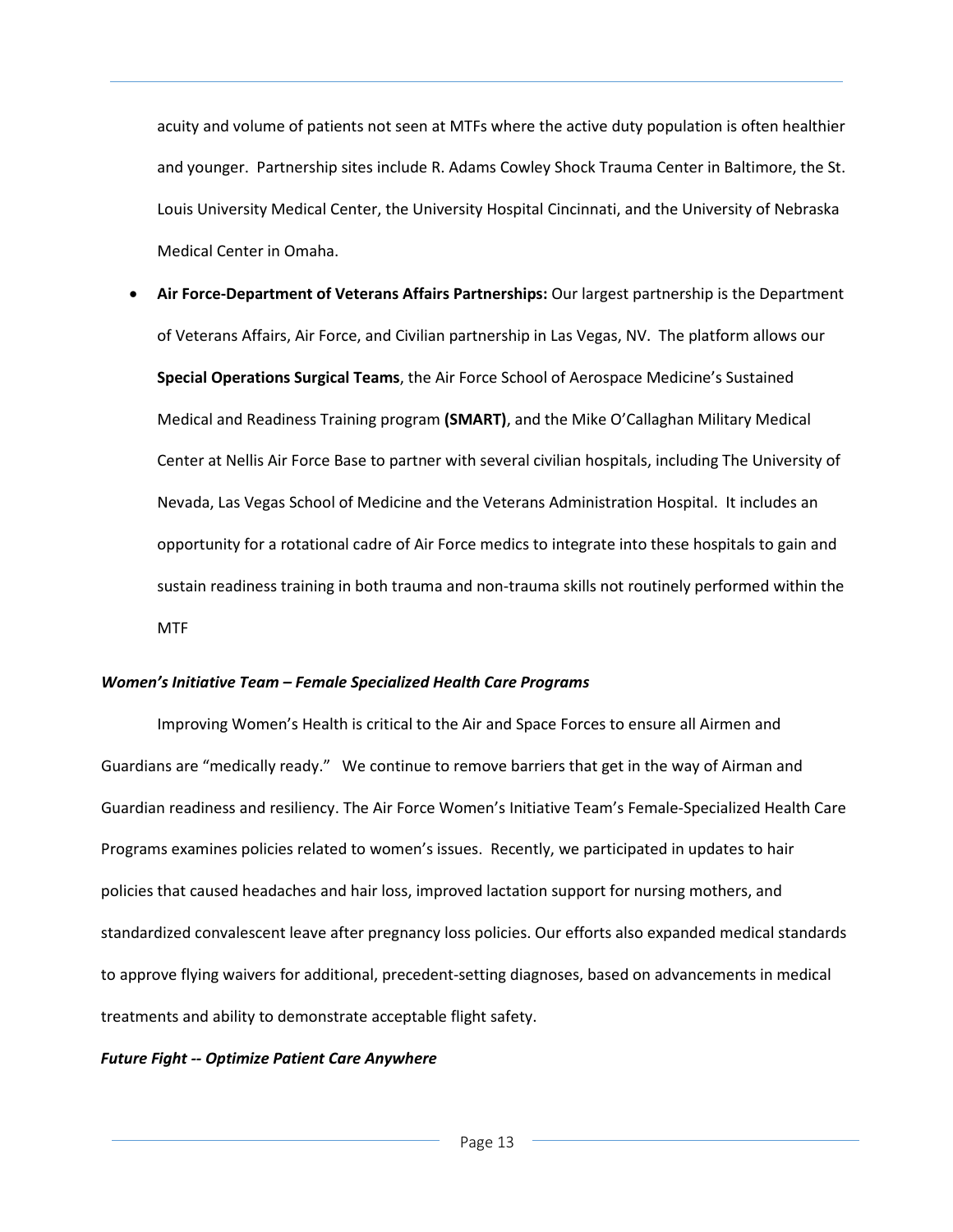AFMS's capabilities in how we deliver care, and respond to all types of battlefield injuries and illnesses will be impacted with new and emerging threats and technologies. Our team seeks to anticipate how future challenges may impact how our medical Airmen execute aerospace medical operations at contested, remote, and minimally manned bases with no hospital support. Historically, we have become increasingly modular, lighter, leaner and more effective, but this is continuously being assessed with the threats we are facing now. Our medics have to be "Ready Medics" to perform at the highest levels in extreme and harsh environments. We need to ensure that we have the healthiest Airmen and Guardians ("Medically Ready") to thrive in these environments as they face peer enemy threats.

The AFMS continues to seek out, develop, and deploy advance technology and capabilities to meet this reality to tomorrow's fight today. For example:

- **Virtual Healthcare:** We are moving healthcare closer to the point of injury by leveraging virtual healthcare capabilities and by coupling these tools with artificial intelligence to assist field level medical decision making.
- *Medic-X:* The AFMS continues to develop a more capable medical force through the Medic-X program. In part it is aimed at equipping Airmen in non-patient care career fields with skills to provide base-level medical support. Medic-X training includes dozens of skills, taking vital signs and documenting care. As the committee was previously informed, this program is designed to expand medical support skills in mass casualty scenarios where patient load overwhelms medical capabilities. This approach fundamentally changes what defines an "Air Force Medic," extending response capabilities to all Air Force Medical Service skillsets and ranks, including non-clinical personnel. It is continuing to be rolled out in phases across all our bases.
- *Innovation Alliance – Enhancing Government Research Partnering:* There is no question the pandemic has forced us all to adapt at breakneck speeds. Airmen and Guardians have responded with creativity. In the midst of these challenges, there has been an uptick in innovative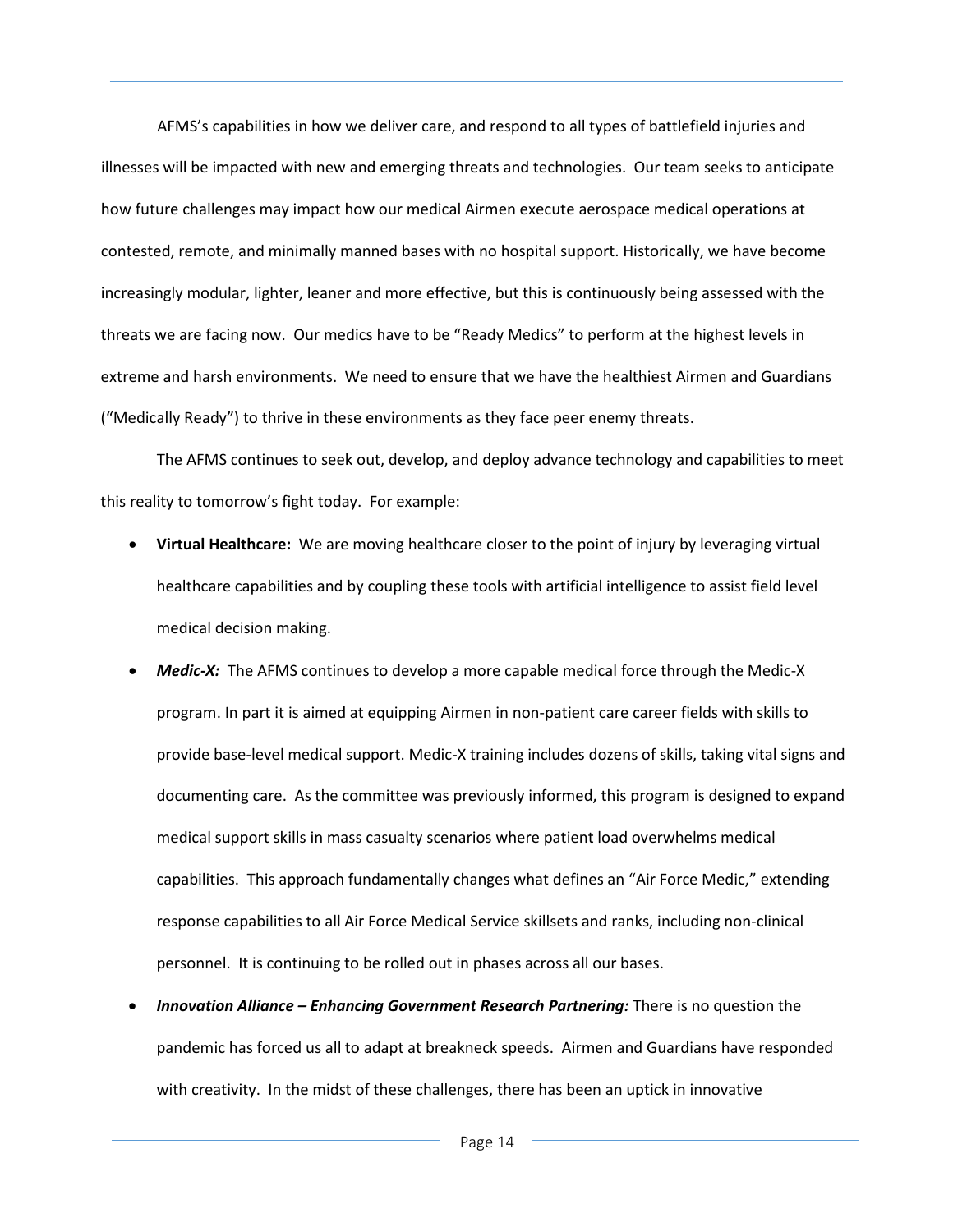developments and fast-tracked capabilities developed and launched not only with the private sector but through a variety of government agencies.

The AFMS initiated an informal collaboration effort identified as the Operational Air and Space Medical Innovation Alliance to bring together diverse federal partners to accelerate innovation, share opportunities, challenges, and potentially to expand cross-agency collaboration in research, innovation, and technology advances. Collectively, by focusing on areas of common interest, we are not only working to enhance future operational readiness capabilities, but also the capabilities of our partners. The alliance includes the DHA, the Department of Health and Human Services, the National Aeronautics and Space Administration (NASA), the Federal Aviation Authority, the Department of Veterans Affairs, and other DoD experts.

- *Space Medicine:* The AFMS has increased its long-standing relationship with NASA to explore enhanced partnership opportunities for Space Medicine training, consultation services, and beyond. We continue to expand these efforts to support not only the Space Force Guardians but Air Force aerospace programs.
- *Below Zero Medicine:* The AFMS's Global Health Engagement initiatives has been postured to prepare for the future fight, preparing medics to operate in extreme environments. Partnerships with nations such as Denmark, Norway and Sweden are providing opportunities to train in an arctic environment, allowing for subject matter expert exchanges and bolstering interoperability between the U.S. and our allies.

#### **CONCLUSION – ACTION ORDERS**

Building the AFMS we need requires ready Airmen and Guardians equipped and trained based on the support and investment Congress provides. The realities of the future require us to continue leaning forward, modernizing our capabilities, and building a resilient and ready Air Force and Space Force. The Nation deserves our very best, and we intend to deliver on that promise. When I became the Surgeon